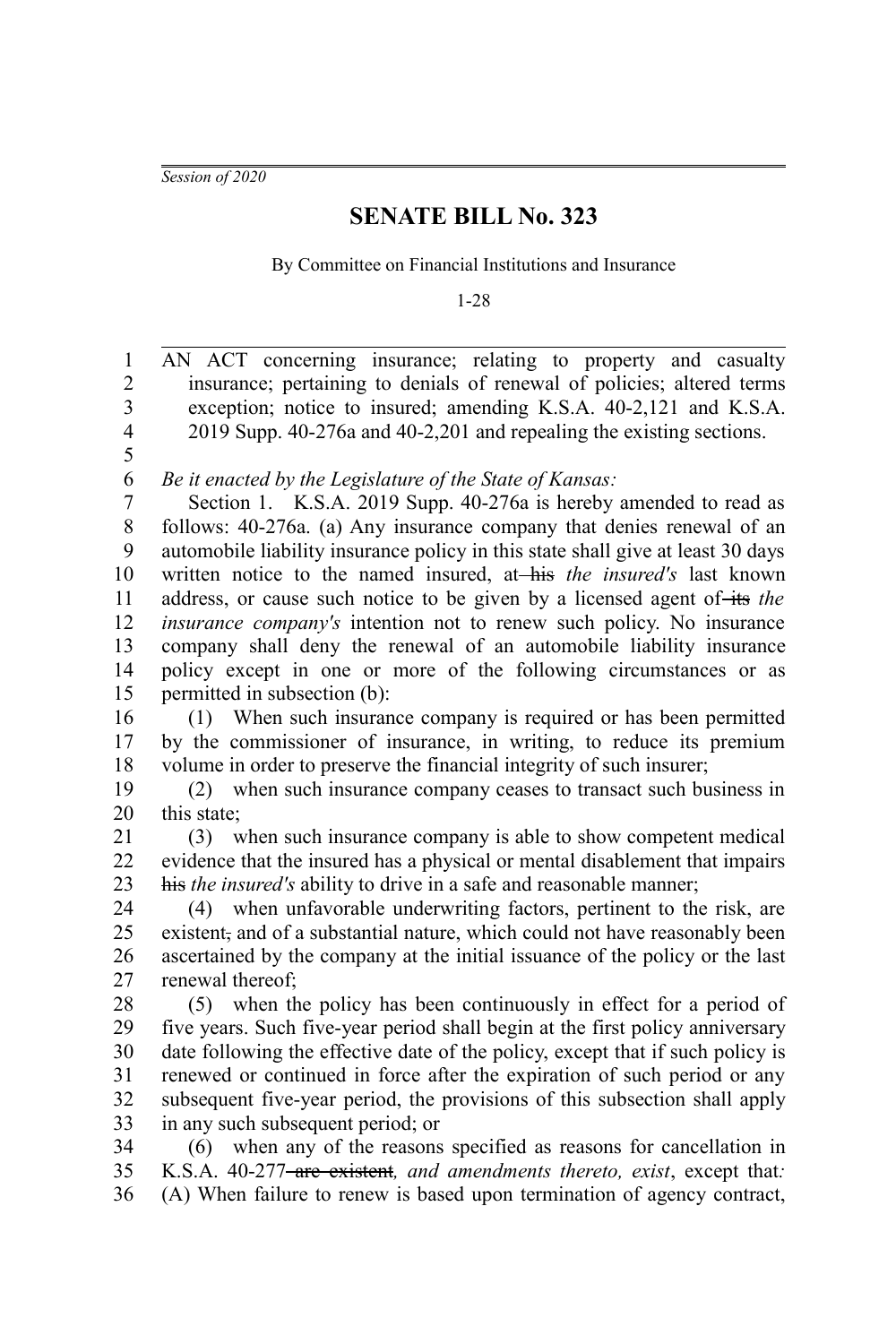obligation to renew will be satisfied if the insurer has manifested its willingness to renew<sub>7</sub>; and (B) obligation to renew is terminated on the effective date of any other automobile liability insurance procured by the named insured with respect to any automobile designated in both policies. 1 2 3 4

*(b)* Renewal of a policy shall not constitute a waiver or estoppel with respect to grounds for cancellation which *that* existed before the effective date of such renewal. Nothing in this section shall require an insurance company to renew an automobile liability insurance policy if such renewal would be contrary to restrictions of membership in the company-which *that* are contained in the articles of incorporation or the bylaws of such company. 5 6 7 8 9 10 11

*(c) It shall not be considered a denial of renewal under this section if the insurer makes changes to the policy, and the insurer, no later than 30 days prior to the renewal date, either delivers the new policy to the insured or makes the new policy available to the insured via electronic means pursuant to the provisions of K.S.A. 2019 Supp. 40-5801 et seq., and amendments thereto.* 12 13 14 15 16 17

 $(\theta)$ (d) (1) No insurance company shall refuse to renew a policy until after June 30, 2002, based on an insured's failure to maintain membership in a bona fide association, until both the insurance company and bona fide association have complied with the requirements of this subsection. No insurance company shall refuse to renew any coverage continuously in effect before July 1, 2002, unless: 18 19 20 21 22 23

(A) The application for insurance and the insurance policy-shallclearly disclose that both the payment of dues and current membership in the bona fide association are prerequisites to obtaining or renewing the insurance; 24 25 26 27

(B) the bona fide association has filed a certification with the commissioner of insurance verifying the eligibility of the insurance company to refuse to renew an insurance policy based on the membership in the bona fide association; and 28 29 30 31

(C) any money *moneys* paid to the bona fide association as a membership fee: 32 33

(i) Shall not be used by the insurance company directly or indirectly to defray any costs or expenses in connection with the sale or purchase of the insurance; and 34 35 36

(ii) shall be set independently of any factor used by the insurance company to make any judgment or determination about the eligibility of any individual to purchase or renew such insurance. For the purposes of this provision *paragraph*, the individual may be a member of the bona fide organization or an employee or dependent of such a member. 37 38 39 40 41

(2) (A) Upon request*,* the bona fide association shall file a statement with the commissioner of insurance verifying that the bona fide 42 43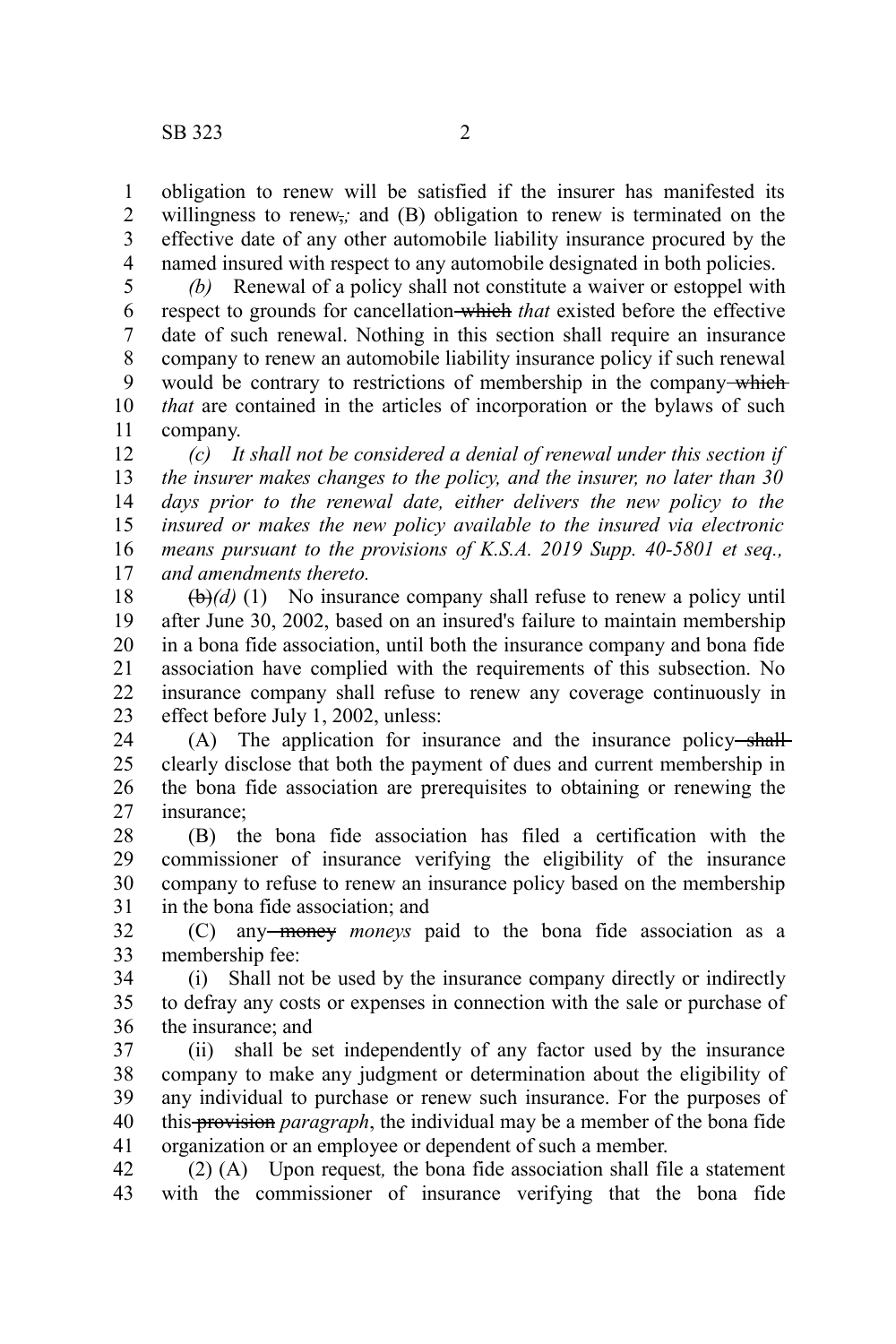association meets the requirements of this paragraph. 1

(B) For the purposes of this subsection, "bona fide association" means an association which *that*: 2 3

(i) Has been in active existence for at least five consecutive years immediately preceding the date the statement is filed; 4 5

(ii) has been formed and maintained in good faith for purposes other than obtaining or providing insurance and does not condition membership in the association on the purchase of insurance; 6 7 8

(iii) has articles of incorporation and bylaws or other similar governing documents; 9 10

(iv) has a relationship with one or more specific insurance companies and identifies each such insurance company; and 11 12

(v) and does not condition membership in the association or set membership fees on the eligibility of any individual to purchase or renew the insurance or on any factor that the insurance company could not lawfully consider when setting rates. For the purposes of this provision, the individual may be a member of the bona fide organization or an employee or dependent of such a member. 13 14 15 16 17 18

(3) Membership fees collected by the bona fide association shall not be deemed to be premiums of the insurance company that issued the coverage unless the bona fide association: 19 20 21

(A) Uses any portion of such membership fees directly or indirectly to defray any costs or expenses in connection with the sale or purchase of the insurance; or  $22$ 23 24

(B) sets or adjusts membership fees for any member of the bona fide association based on any factor used by the insurance company that issues the insurance to make any judgment or determination about the eligibility of any individual to purchase or renew the insurance. For the purposes of this provision, the individual may be a member of the bona fide organization or an employee or dependent of such a member. 25 26 27 28 29 30

(4) If the membership fees are determined to constitute premiums pursuant to paragraph (3) of this subsection, the insurance company shall not refuse to renew a policy as otherwise permitted by this subsection. 31 32 33

Sec. 2. K.S.A. 40-2,121 is hereby amended to read as follows: 40- 2,121. Any insurance company that denies renewal or substitution of similar coverage for the same exposures under any property or casualty insurance policy which *that* is used primarily for business or professional needs shall give at least 60 days' written notice to the named insured at such person's last known address of the insurance company's intention not to renew such policy. The company may satisfy this obligation by causing such notice to be given by a licensed agent. *It shall not be considered a denial of renewal under this section if the insurer makes changes to the policy, and the insurer, no later than 60 days prior to the renewal date,* 34 35 36 37 38 39 40 41 42 43